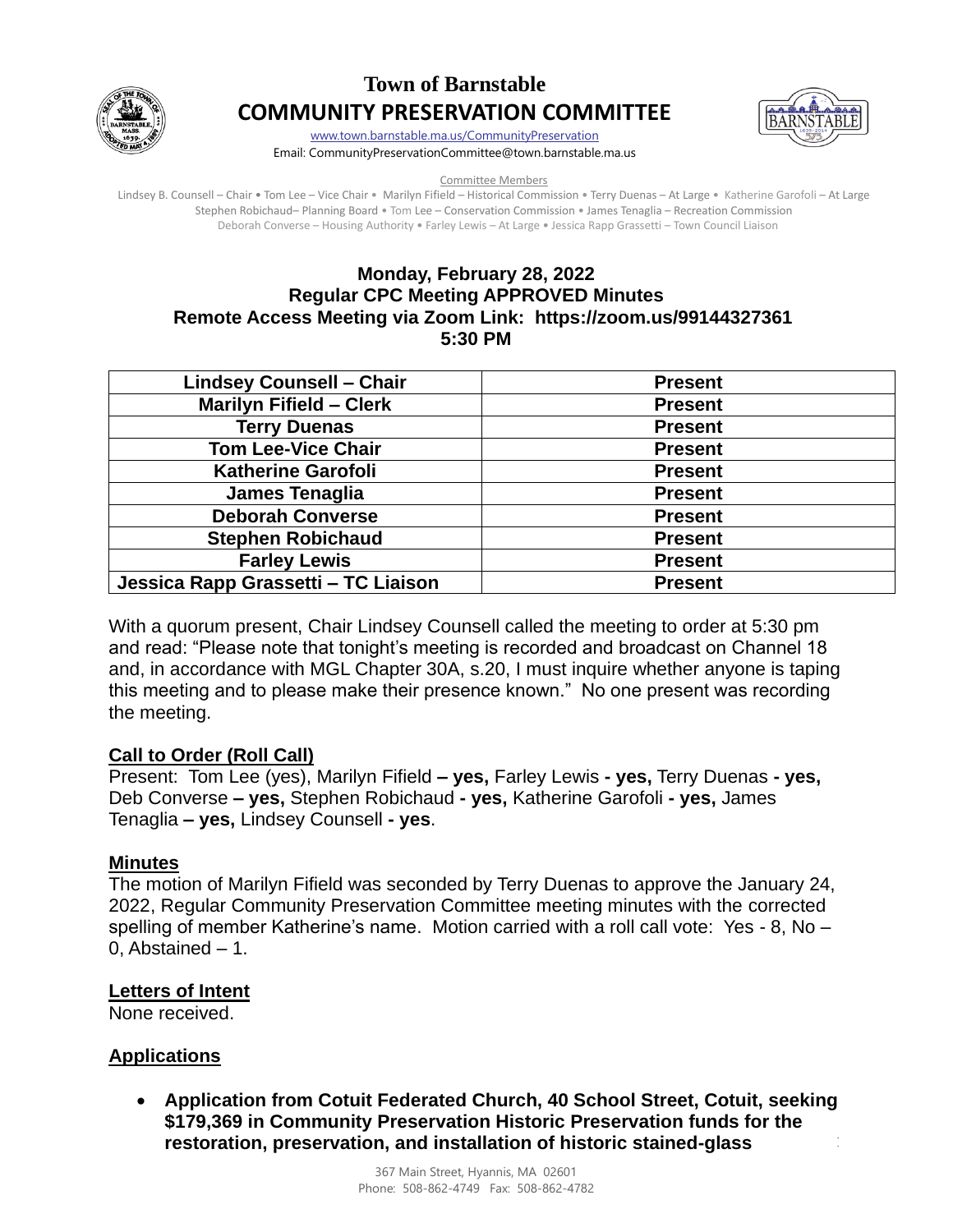**windows; replacement of exterior shingles with historic-appearing shingles; fire protection system; removal and relocation of the historic entry doors with an ADA-approved ramp at the entrance, including a 15% contingency. The estimated cost for the entire project to preserve and expand the building is \$3.9 million, with \$3.39 million raised to date through donations.**

Chair Counsell noted receipt of a letter of support from Cotuit Troop #52, Boy Scouts of America. He reminded that this project has been under review for a while and the Church had originally sought over \$800,000, but the funding request was reduced after an eligibility analysis and later review of the stained-glass windows. Pastor Angela Menke-Ballou narrated a PowerPoint presentation with photos of the current structure that the Barnstable Historical Commission had determined to be significant in its entirety per CPA. She indicated the revisions to the building over time that were depicted in photos as well as the plans for expansion, noting the proposed orientation of the windows and the entranceway with doors that the Historical Commission preferred retaining. with the addition of an ADA ramp. The Pastor also reviewed the budget with pledged matching funds of \$3,186,000 and \$2,677,000 in hand, explaining that the adjacent Post Office property is also owned by the Church, with its rent a source of income for the building project along with a grant, adding that the major expense is the construction cost from Conserve. An itemized CPC Item Request and Timeline was provided, with a 15% contingency, and she explained that it was reduced from the Letter of Intent because some of the windows had been determined ineligible for CP funds. She noted that plans call for project completion by the Fall at the latest, reminding of the community's extensive use of the building over the years, with eight letters from village organizations attached to express support and thanks. CPC members commended the Cotuit Federated Church for their impressive fundraising and detailed historic research.

#### Public Comment

Chris Rubello pointed out the Church's considerable service to the village community.

Amy Fish introduced herself as the Church's Co-moderator along with Tim Wakefield and on the Building Expansion Team and a Church member for 20 years, and she thanked CPC for their time and consideration, saying the presentation has shown how thoughtful the process has been.

**Motion was made by James Tenaglia and seconded by Deb Converse to approve \$179,369 in Historic Preservation funds for the Cotuit Federated Church restoration and to commence with preparation of a Preservation Restriction with the caveat that documentation will be provided for anything above \$179,369. Unanimous Roll Call Vote: Terry Duenas - yes, Marilyn Fifield – yes, Deb Converse – yes, Katherine Garofoli - yes, Tom Lee - yes, Farley Lewis - yes, Steven Robichaud - yes, James Tenaglia - yes, and Lindsey Counsell - yes.**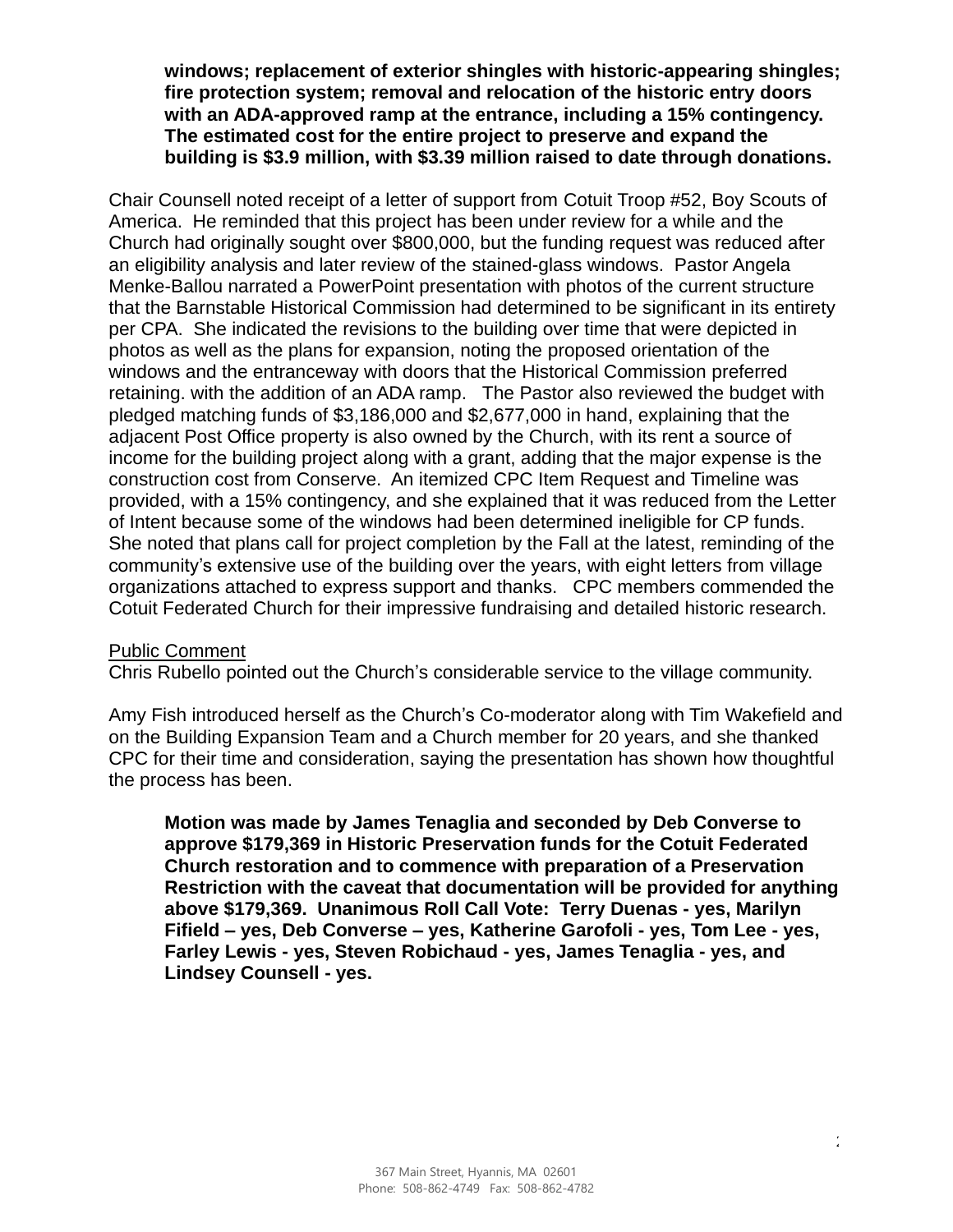• **Application from Barnstable Little League seeking \$300,000 in Community Preservation Open Space/Recreation funds to construct a professional, safe, clean restroom facility together with a concession stand and officials' locker room to support the existing complex of 3 Little League fields. The restroom facility will be coordinated with and available to Barnstable Community Innovation School students and staff for recess period. The estimated cost of the total project is \$492,000 with matching funds and inkind donations totaling \$150,000 to date.**

Chair Counsel said that CPC members had received copies of a letter from CPC to Barnstable Little League regarding the concession stand along with the League's response. Ed Pesce, engineering consultant for the project narrated a PowerPoint presentation and provided project background, including a listing of the 4 fields that Barnstable Little League manages at no cost to the Town of Barnstable, including 2 new fields completed in 2015 and 2017 at the Barnstable Community Innovation School and the "Fenway Cape Cod" field. He noted that the new fields have supported the growth of youth baseball and were built with over 60% private funds, materials, and labor. He said the entire complex has been improved by the updated stormwater system which also allowed the Town to build a new basketball facility. Further, he noted the project goals were to provide a location to sell snacks and drinks from a 10 ft x 10.8 ft area in the facility during the games to support fundraising and scholarships for players with limited funds. He said the goal is to provide a safe restroom facility for players and their families and provide a changing room for Little League Umpires and Officials. Mr. Pesce displayed a site plan depicting the location of the facility in relation to the fields and utility lines for sewer connection along with an elevation and floor plan indicating 3 toilets on each side. He explained that the restroom facility would provide a safe alternative to portable toilets or having to leave the site to use other nearby facilities, and he reminded that the entire facility will be maintained by Barnstable Little League.

### Public Comment

Ed Pesce introduced members of the Committee: Jonathan Stone, President of Barnstable Little League Joe O'Brien, Building Committee & Chairman of the Barnstable Recreation Commission Mike Clark, Former President of Barnstable Little League

Current League President J.D. Stone said he wanted to solidify the commitment that the League has to maintain and improve what they have, noting a 5-year effort culminating in this Application. He said it is crucial for the League to grow, and a major step would be to provide a safe restroom facility. He explained that families are at the fields Monday through Saturday, April 30 through July, with 200 people there at a time.

Lauren Friel, mother of a child enrolled in Barnstable Little League since 2016, spoke on behalf of several other mothers with children enrolled in the Little League program. She read their letter lamenting that the existing fields lack the adequate bathroom facilities that exist in other towns, with this inadequacy preventing hosting community activities at the field. She called the porta-potties dirty and difficult, especially for mothers with young children, as well as a safety hazard during evening games because there is no lighting, and she said they have also deterred the elderly from attending games.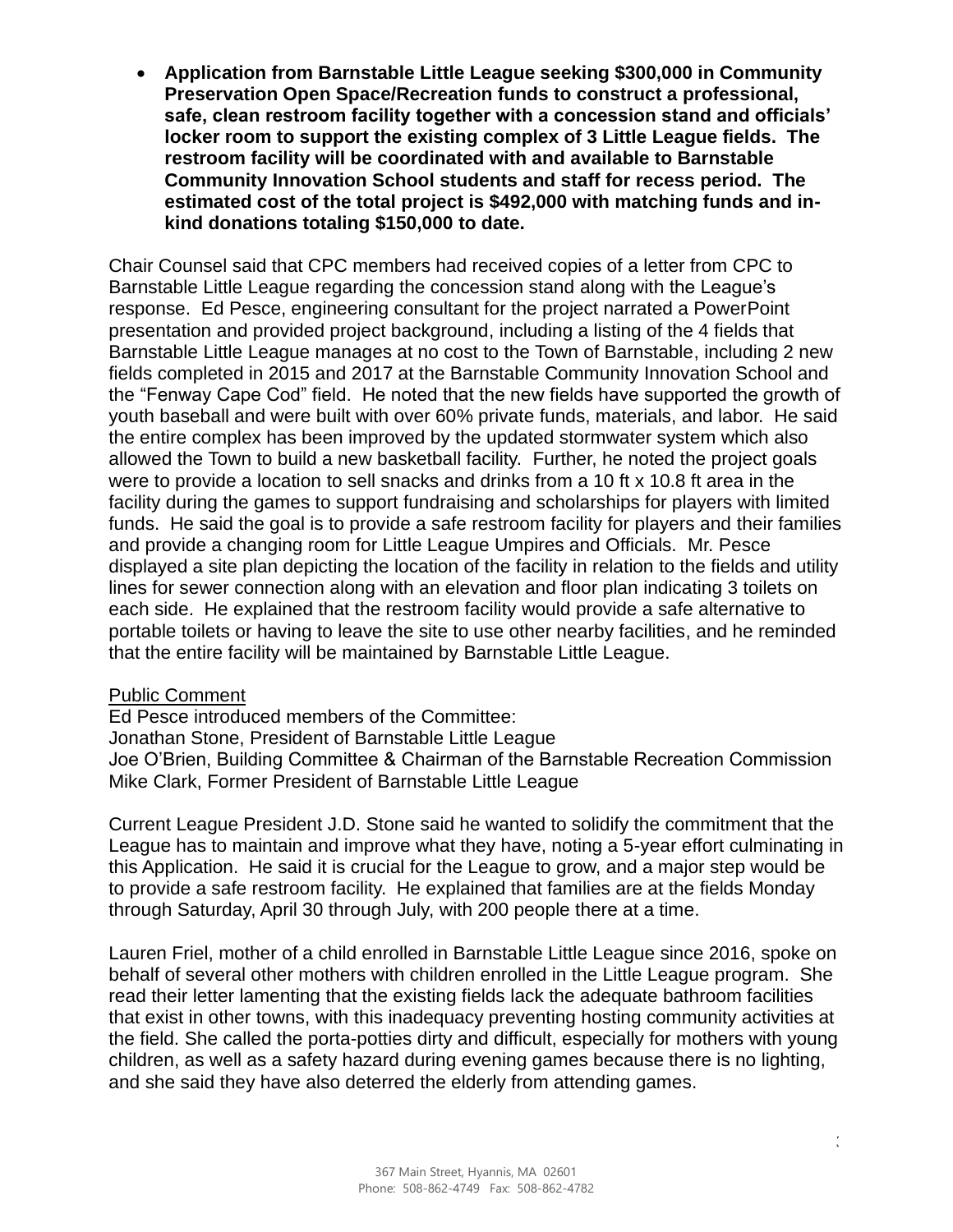Ed Pesce said there is a 10% contingency due to supply-chain issues. He referred to the funding request of 61% from the CPC and the possibility of moving the building to the lower end of the field, saving \$35,000, as previously suggested by Chair Counsell.

Chair Counsell noted that this has previously been before CPC, saying it is not a matter of not supporting the project and the need for bathrooms, but it is a question of eligibility for CPA funding.

Terry Duenas reported that he has been involved in this project since the beginning and that he is strongly in favor of the project, as it would allow for the opportunity to bring tournaments to Barnstable, with an economic benefit to the town. He said his research did not find a lot of restriction in terms of components in the restroom facility. He called the proposed facility well organized and well thought out, and he strongly recommended that CPC consider funding the full amount.

Tom Lee reminded that CPC is restricted by CPA eligibility in terms of what can be funded.

There was discussion regarding Department of Revenue's (DOR) allowance for restroom facilities that are reasonably necessary to directly support the use of the outdoor recreational facility and the hope that CPC members would determine that, for this project, the bathrooms, the mechanical room, officials' locker room and one-half of the storage area would be considered to meet the DOR allowance as reasonably necessary. There was also discussion that a small, simple bathroom with two toilets had been determined to be all that was eligible for Community Preservation funds, with, perhaps, a larger facility possibly funded through the Town CIP process.

Mr. Pesce noted that the entire proposed facility is 803 s.f; the concession stand area is 173.33 s.f. and, with half the storage area added, this represents 28% of the building, with the remaining 72% of the floor area for the restroom, mechanical room, officials' room and half the storage. He explained that a 100 s.f. restroom would not accomplish the goal of the Little League to successfully conduct practices, games, and events.

CPC members discussed what percentage of CPC funding would be appropriate, recognizing the need for toilets and sinks and noting that the eligible 100-110 s.f. size determination was for a facility that would be minimal but functional as a starting point for what CPC could fund in terms of the bathroom.

Discussion of the duration of the season indicated that it is longer than 8 weeks, with practices beginning in March, and, if tournaments could be held, use could extend into September. Seeking an immediate decision, Mr. Pesce reversed the percentage of CP funds sought from the CPC to 40%, with 60% of the construction effort to be provided by others. He said this 40% CPC request would come out to \$197,000 instead of \$300,000, and he asked if the CPC would consider funding \$200,000 instead of \$300,000. Chair Counsell replied that the Barnstable Little League should revise the plan to one that is more within the realm of what CPC can fund. Until 2019, he reminded, CPC could not fund any structure, so this is a new addition to CPC uses.

Town Councilor Jeffery Mendes spoke in favor of funding the project, calling it good for the town and tourism and calling the portable toilets embarrassing. Town Councilor Nikolas Atsalis said that he supported the project, having both played and coached,

4